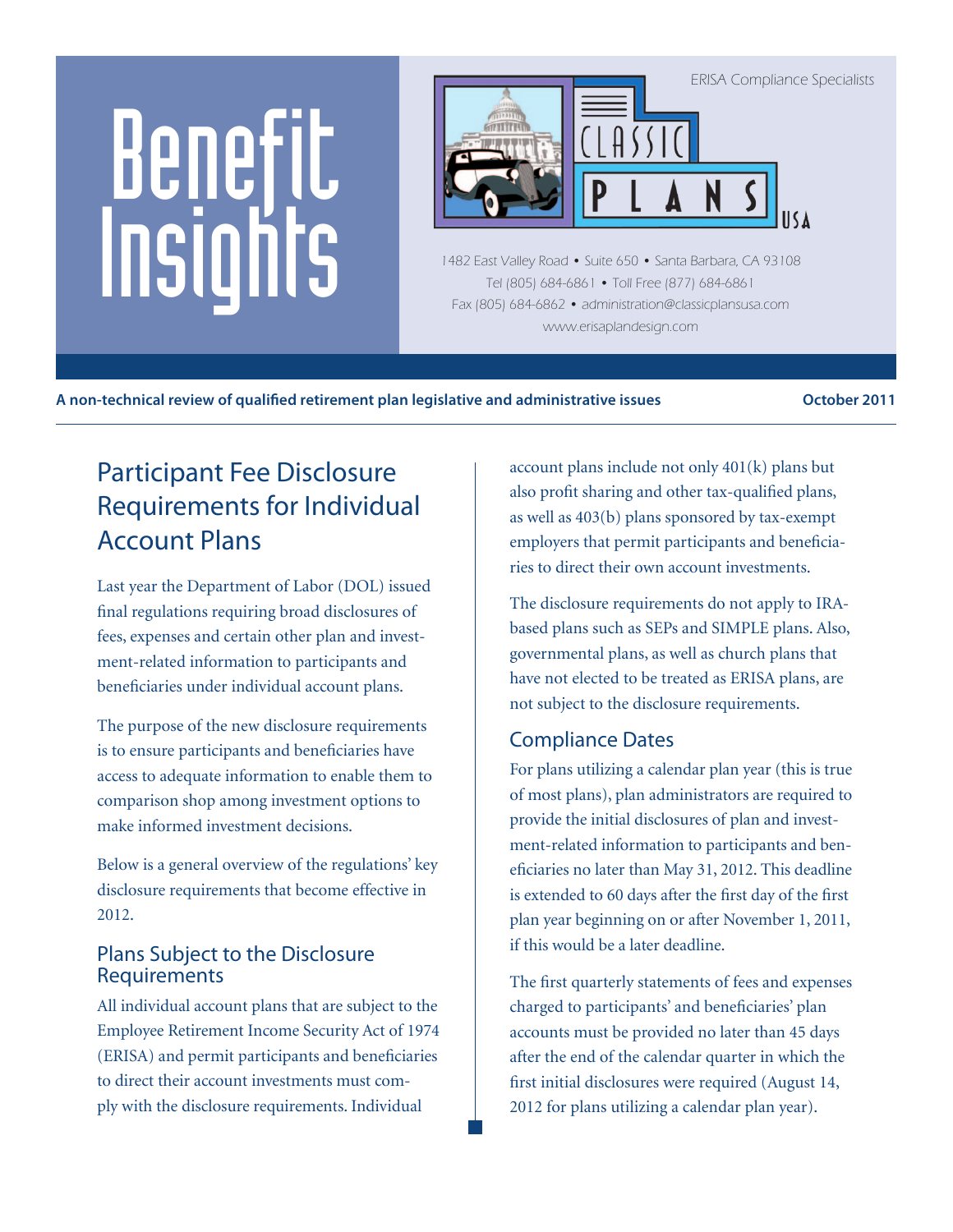#### Who Must Provide the Disclosures?

The ultimate responsibility for providing all of the required information and other materials belongs to the plan administrator (usually the plan administrator is the plan sponsor).

As a practical matter, carrying out the responsibility for providing the required information and materials will ordinarily be delegated to a plan's recordkeeper. Accordingly, plan sponsors need to verify that their recordkeepers will provide these services under their contracts. If so, the plan administrator's responsibility will be limited to overseeing the recordkeeper to make sure it is fulfilling its obligations.

The regulations clarify that, to the extent a plan administrator reasonably and in good faith relies on information from an investment or other service provider in making the required disclosures, the administrator will not be held liable for any resulting inaccuracy or lack of completeness.

### Designated Investment Alternatives

An important concept under the regulations is the "designated investment alternative." Designated investment alternatives include all funds and other vehicles under a plan into which participants and beneficiaries can direct plan contributions other than brokerage accounts, brokerage windows or similar options that permit investment in vehicles beyond those designated by the plan's fiduciaries.

#### Plan-Related Information

Before a participant or beneficiary may begin directing the investment of his or her plan account, and at least annually thereafter, the plan administrator must furnish disclosures of the following plan-related information:

■ A description of procedures for directing

account investments, including any restrictions on changing investment elections with respect to any designated investment alternative;

- The designated investment alternatives available under the plan as well as any designated investment managers (in most cases, designated investment alternatives are mutual funds and similar vehicles rather than managed accounts—accordingly, most of the required information will pertain to the investment products rather than any designated managers);
- A description of any voting, tender or similar rights associated with any designated investment alternative, including any restrictions on them;
- If applicable, a description of any brokerage account, window or similar feature that permits participants and beneficiaries to invest their plan accounts in any vehicle other than the plan's designated investment alternatives;
- An explanation of administrative expenses, such as recordkeeping, legal and audit expenses that may be charged to all plan accounts and the basis on which such charges will be allocated; and
- An explanation of any fees and expenses that may be charged to individual accounts that are not already reflected in the operating expenses of a designated investment alternative, such as:
	- Commissions and sales charges;
	- Redemption or transfer fees;
	- **Fees for individual investment advisory** services;
	- **Processing fees for plan loans and QDROs;** and
	- Charges for use of a brokerage window or similar feature.

Plan-related information may be included in (or with) an SPD or benefit statement if the timing requirements can be met.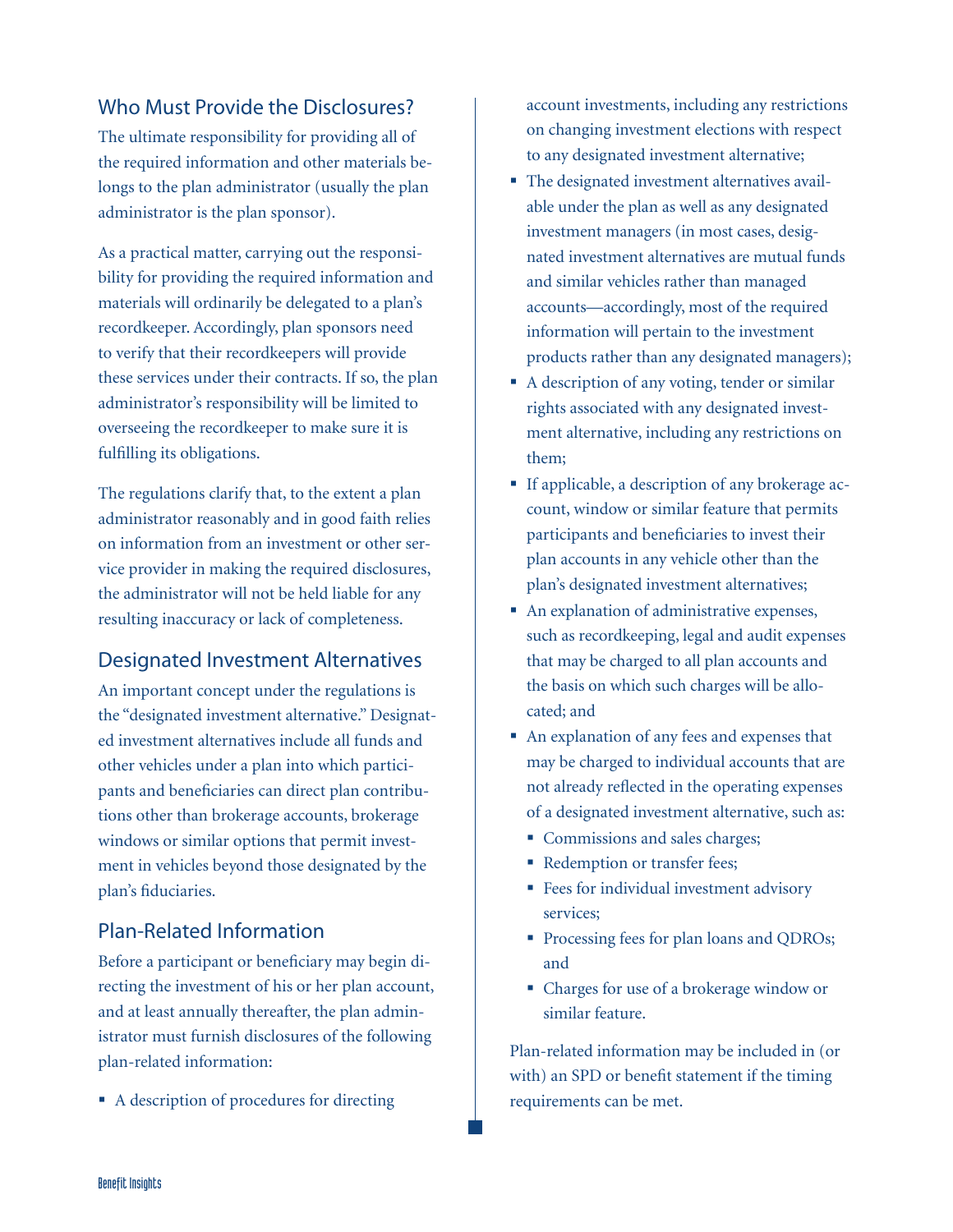#### Investment-Related Information

The plan administrator must also furnish to each participant or beneficiary certain investmentrelated information in a chart or similar comparative format. The following information must be provided for all designated investment alternatives under the plan, regardless of whether they have variable or fixed rates of return: the name of the investment and the type or category of the investment (i.e., balanced fund, small cap equity fund, etc.).

#### Variable Rate of Return Investments

For each designated investment alternative with a variable rate of return, such as a mutual fund, the following information must be furnished:

- The average annual total return for 1-, 5- and 10-calendar-year performance periods ending on the last day of the previous year and the returns, over comparable performance periods, of an appropriate broad-based securities index;
- The amount and description of each shareholder-type fee, such as commissions, sales loads, and redemption and transfer fees that are not already reflected in the operating expenses of the designated investment alternative;
- The operating expenses, both as a percentage and an annual dollar amount for each \$1,000 invested;
- Any purchase, transfer or withdrawal restrictions;
- A statement that fees and expenses are only one of several factors that participants and beneficiaries should consider when making investment decisions;
- A statement that past performance is not necessarily indicative of future performance; and
- A statement that the cumulative effect of fees and expenses can substantially reduce the growth of the retirement account and that

participants and beneficiaries can visit the Employee Benefit Security Administration website for an illustrative example.

Fixed or Stated Rate of Return Investments For each designated investment alternative with a fixed or stated rate of return, such as a CD or guaranteed investment contract, the following information must be furnished:

- The fixed or stated annual rate of return;
- Any restrictions on purchases, transfers, and withdrawals;
- Any shareholder-type fees of the types described above; and
- The term of the investment.

Stable value and money market funds are not considered to have fixed or stated rates of return. Because they are not free from investment risk, they are subject to the requirements for variable return investments described above.

#### Website and Glossary Requirements

With respect to each designated investment alternative, the disclosure must also include an Internet website address providing access to certain information about the investment. The website address provided cannot simply direct the participant or beneficiary to the issuer's home page.

The disclosure must also include a glossary of investment-related terms to assist participants and beneficiaries with understanding their investment options or a website address that directs them to such a glossary.

#### Quarterly Statements of Actual Fees and Expenses

Quarterly statements must also be furnished to each participant and beneficiary, which must provide:

 The dollar amount of any individual fees and expenses actually charged to his or her account